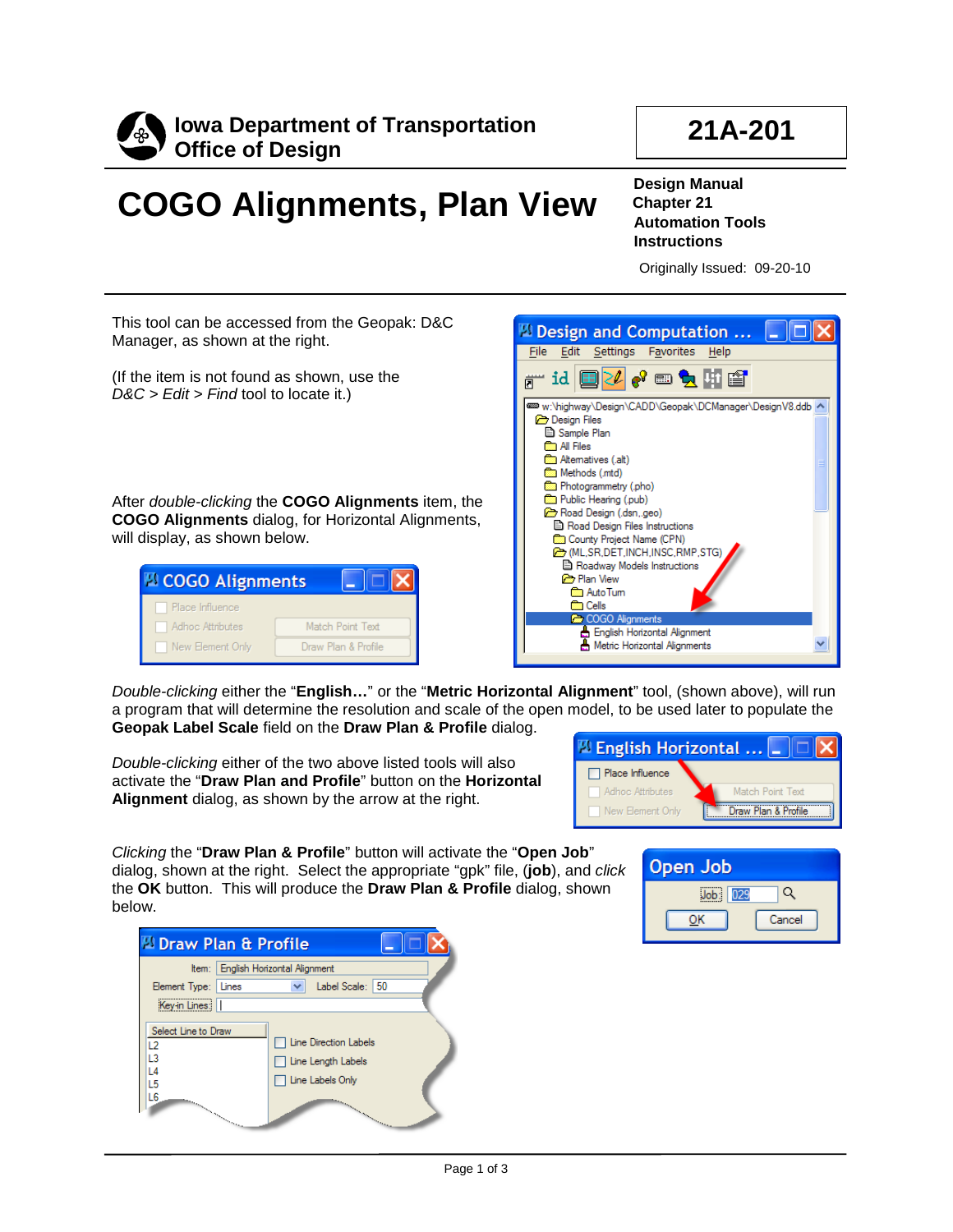The **Element Type** drop-down list, shown at the right, provides the options for:

**Lines, Curves, Spirals, Chains, Stationing**", and more. Draw Plan & Profile Item: bnment Element Type: > Lines Label Scale: 50 Curves Key-in Lines: **Spirals** Select Line to D Chains **Direction Labels** Stationing  $L2$ L3 Parcels Length Labels L4 Profiles Labels Only L5

zontal Alignment

| Line Direction Labels

| Line Length Labels

□ Line Labels Only

La Cel Scale: 50

D Draw Plan & Profile Item: English

Element Type: Lines

Key-in Lines: Select Line to Draw

 $\overline{L2}$ L3

 $L4$ 

L<sub>5</sub>

The "**Lines**" **Element Type** provides the three options listed below and shown at the right.

**Line Direction Labels, Line Length Labels, and Line Labels Only**

Any or all of the options can be selected. A "**Line**" must also be selected from the "**Select Line to Draw**" list, if any are available.

If the "**Curves**" **Element Type** is selected, the options change as listed below, and as shown at the right.

**Curve labels Curve Data Curve Labels Only Place Curve Data by DP**

As mentioned above for **Lines**, a "**Curve**" must also be selected from the "**Select Curve to Draw**" list.

Selecting the "**Spirals**" **Element Type** produces the following option list:

**Spiral Labels Spiral Data Spiral Labels Only Place Spiral Data by DP**

As mentioned above for the other **Element Types**, a **Spiral** name must also be selected from the list.



|                                                                                                     | <b>Draw Plan &amp; Profile</b>                                                                                                                                                                 |  |
|-----------------------------------------------------------------------------------------------------|------------------------------------------------------------------------------------------------------------------------------------------------------------------------------------------------|--|
|                                                                                                     | Item:   English Horizontal Alignment                                                                                                                                                           |  |
| Element Type: Spirals                                                                               | Label Scale: 50                                                                                                                                                                                |  |
| Kev-in Points:                                                                                      |                                                                                                                                                                                                |  |
| Select Spiral to Draw<br>21102A<br>21102B<br>21104A<br>21104B<br>21106A<br>$\overline{\phantom{0}}$ | Spiral Labels<br>Spiral Data<br>Spiral Labels Only<br>Place Spiral Data by DP<br>and a series of the content of the content of the content of the content of the content of the content of the |  |